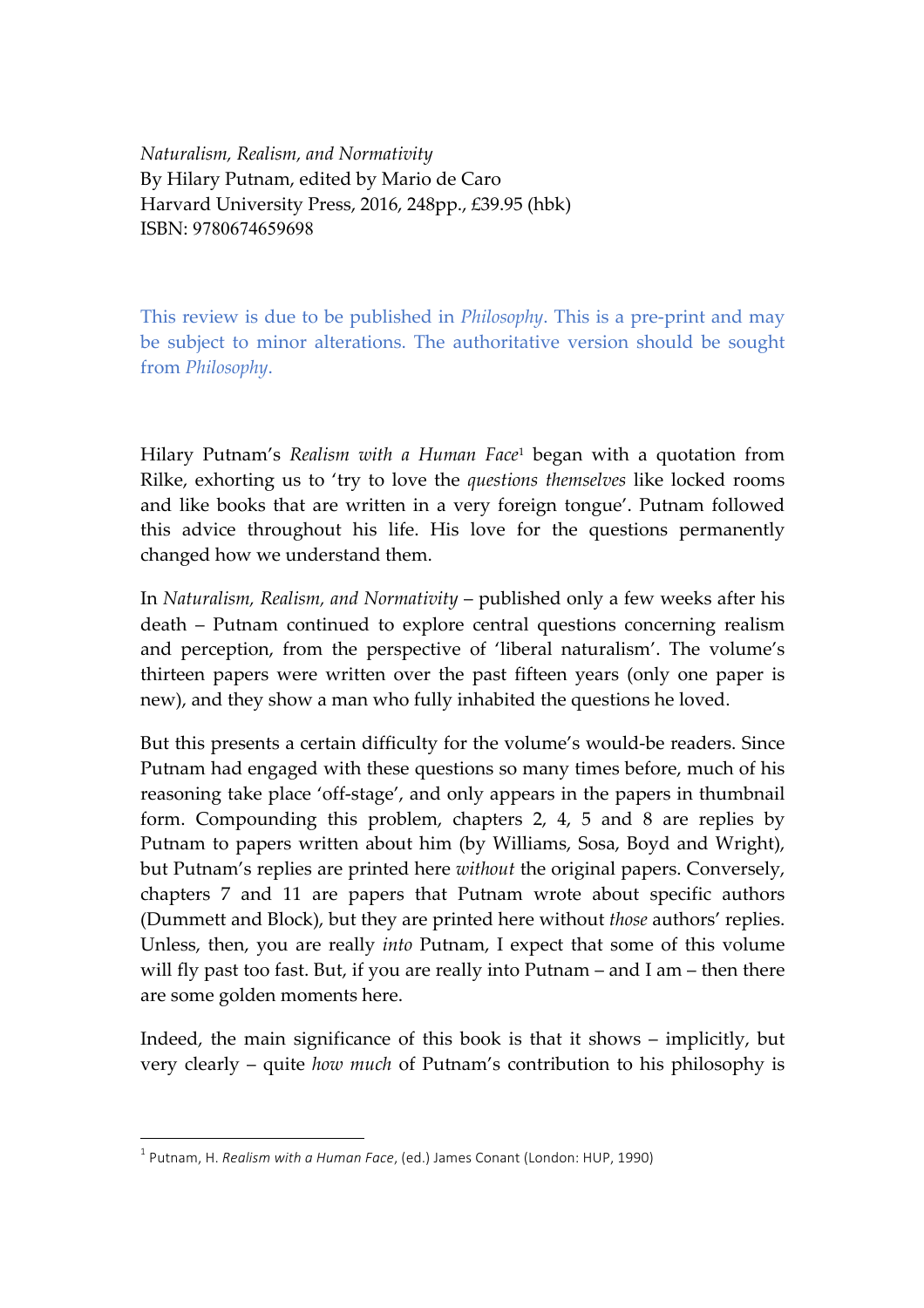continuous with his 'The Meaning of "Meaning"' (1975). <sup>2</sup> That's what I'll try to highlight here.

## **1. Semantic externalism**

Putnam tells us that, in the mid-1960s, he began to question the idea 'that the meaning of a word could be given by "semantical rules"' (204).<sup>3</sup> This drove him towards semantic externalism: the claim that reference is generally fixed by '*other people and the world*' (206). In the immortal slogan, '"meanings" just ain't in the *head*!'4

What everyone remembers about Putnam's semantic externalism, of course, is *Twin Earth*. We are introduced to Oscar and Toscar, respectively sipping H2O and XYZ, both using the word 'water', and we asked about the referent of that word in their mouths. Putnam reports that the 'majority of people' share his intuition that Oscar's word 'water' refers *only* to H<sub>2</sub>O (209, 217).

Confession time: I *don't* share that intuition. <sup>5</sup> But that doesn't matter much. Although Putnam describes it in this volume as his '"Twin Earth" argument', *Twin Earth* is less an argument than an *illustration* of Putnam's general approach to meaning. And, whilst I differ in my verdict on the illustration, I agree with the general approach.

Indeed, Putnam himself says that *Twin Earth* first occurred to him in December 1972, well *after* he had arrived at his semantic externalism (208). The thoughts that had actually *led* him to semantic externalism were:

1. *A via negativa*: if kind terms are mere descriptions, or governed by semantical rules, then '*what are those rules?*' (205; cf. Putnam's comments about Kripke, on pages 209–10).

 $<sup>2</sup>$  Putnam, H. 'The Meaning of "Meaning"', in his *Mind Language and Reality* (Cambridge: CUP, 1975),</sup> 215–71. It is also worth mentioning its predecessor: 'Meaning and Reference', The Journal of Philosophy 70:19 (1973), 699–711.<br><sup>3</sup> See also his 'Replies', *Philosophical Topics*, 20:1 (1992), 349, 358<br><sup>4</sup> Putnam, H., 'Meaning and Reference' (1973), 704; 'The Meaning of "Meaning"' (1975), 227.<br><sup>5</sup> See Button, T.,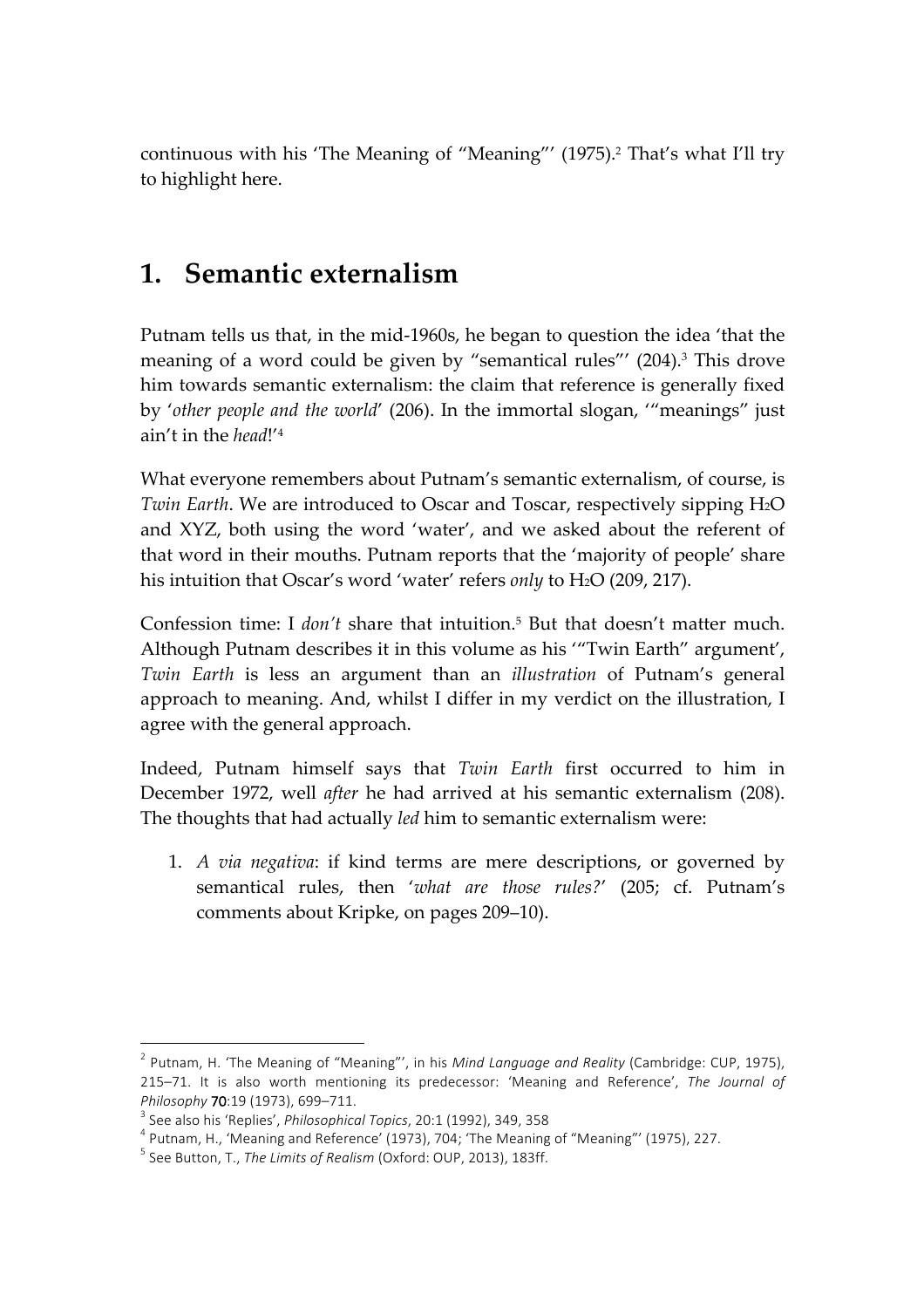2. *Considerations of actual practice*: such as the division of labour, the reference-fixing role played by paradigm samples, and the way in scientists have actually looked for '*hidden structure*' (206–8).6

Elsewhere in the volume, Putnam also hints at a third route which led him to externalism, namely:

3. *A transcendental thought*: that 'solipsism [is] unavoidable in any picture that limits mental life to what happens inside our heads' (166, 226). 7

These are three big ideas that *really matter*. They – and not our somewhat malleable intuitions about Oscar and Toscar – are what should push us towards some form of semantic externalism.

Having once embraced semantic externalism, Putnam never let it go. He clung to semantic externalism steadfastly throughout his internal realism. 8 Indeed, semantic externalism provided one of the two premises in his (in)famous brain-in-vat argument (219–221).9 By 1981, then, Putnam explicitly believed that Oscar's brain, Toscar's brain, and a brain-in-a-vat can be (type-) identical, *without* sharing the same thoughts. In a slogan: since *meanings* ain't in the head, *thoughts* ain't either.

Since thoughts are meant to be in the mind, McDowell concluded from this that *minds* also ain't in the head.<sup>10</sup> Putnam essentially agreed (181, 224).<sup>11</sup> And this leads to a surprising upshot: *Minds ain't brains; they ain't even* realized *by brains.*

These deep ideas all flow naturally from 'The Meaning of "Meaning"'. Moreover, they underpin much of this volume. In the rest of this review, I'll explain how.

<sup>&</sup>lt;sup>6</sup> Cf. Putnam, 'The Meaning of "Meaning"' (1975), 235 and my *The Limits of Realism*, (2013) 182–3.<br>
<sup>7</sup> See also 'The Meaning of "Meaning"' (1975), 220<br>
<sup>8</sup> Putnam, H. *Reason, Truth, and History* (Cambridge: CUP, 1981)

*Limits of Realism* (2013), 118.<br><sup>10</sup> McDowell, J. 'Putnam on Mind and Meaning', *Philosophical Topics* 20:1 (1992): 347–408.<br><sup>11</sup> Putnam, H. 'Replies' (1992), 356–7, 368–61;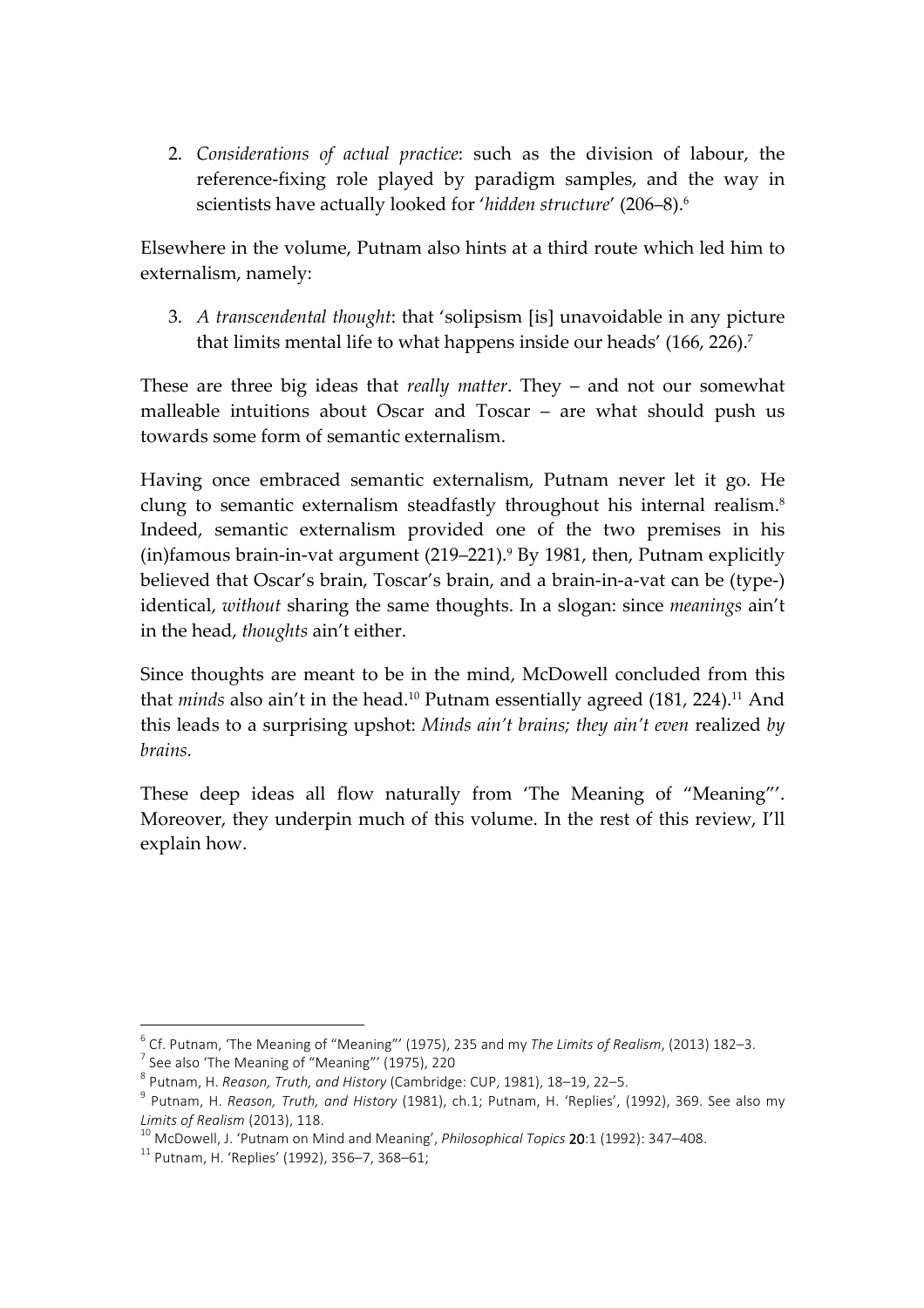# **2. Mind and perception**

Putnam pioneered functionalism in the late 1960s. At that time, he thought of functional states (in humans) as realized entirely by *brain* states.12 But we just saw that Putnam's semantic externalism entails that brains (alone) don't realize minds. And Putnam came to *reject* functionalism. 13

That, however, was an over-reaction. The problem we just identified does not concern functionalism's core claim, that minds are multiply realizable. The problem is only with the internalist assumption, that the realizers are in the head. Recognizing this, Putnam *returned* to functionalism, but of a more liberal sort, which conceives of functional states more widely (167–8, 196). 14

On the one hand, then, we have mere *brain states* (or whatever they realize), which are *caused* by objects in our environments. On the other hand, we have *beliefs*, which are *about* objects in our environments and which can be *justified* or not. We therefore need to say something to link the *narrow* with the *broad*; to link what is merely *caused* with what can be *justified*.

McDowell's *Mind & World15* influenced Putnam's thoughts about this link for a very long time, <sup>16</sup> particularly concerning the justification of perceptual beliefs. However, as Putnam explains in this volume, he gradually drifted away from McDowell and towards Block. In this volume, Putnam agrees with McDowell that justification requires concepts; but Putnam agrees with Block that there are qualia. Let me explain this in more detail.

Putnam describes qualia as 'unconceptualized' (147, 162–3). This is misleading, given how much Putnam thinks we can *say* about them. However, what he means here is fairly simple. As in §1, concepts have some *external* component (their extension). But even creatures that lack *conceptual* capacities (in this externalist sense) can have qualia. So, qualia are *purely* in the head. Indeed, Putnam suggests that they might ultimately be *identified* with (features of) brain states (160, 175, 183). So, on Putnam's final picture, nothing prevents us from saying that Oscar, Toscar and a brain-in-a-vat all

 $12$  Or maybe brains + central nervous systems; but it's easier just to speak of brains, and won't change any of the points I want to make.<br><sup>13</sup> Putnam, H. *Representation and Reality* (Cambridge MA: MIT Press, 1988) 73–5.<br><sup>14</sup> But this retelling of Putnam's intellectual history smooths over one interesting wrinkle: Putnam had

*anticipated* aspects of this liberal functionalism in *Representation and Reality* (1988, 75ff), but *nevertheless* rejected functionalism (*tout court*) for further reasons.<br><sup>15</sup> McDowell, J. *Mind and World* (Cambridge, MA: HUP, 1994) <sup>16</sup> See e.g. Putnam, 'Replies' (1992), 361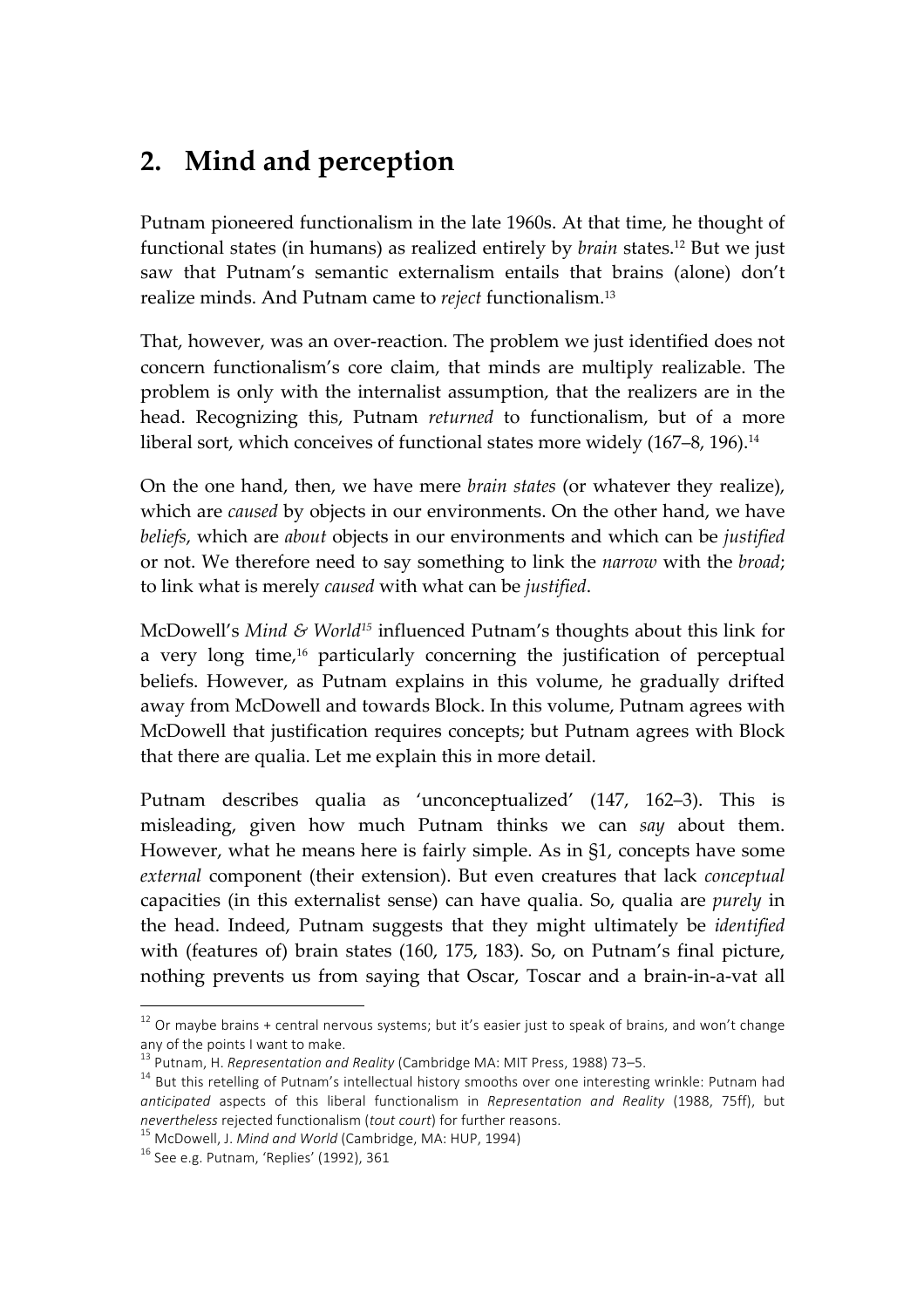have *identical* qualia. (This represents a clear departure from his earlier view, that qualia-talk should be *rejected* on the grounds that we can make no sense of interpersonal comparisons between qualia; see pages 170–2.)

Now, a full answer to the *causal* question of why I have a particular perceptual belief will probably mention my qualia (195–6). However, Putnam holds that qualia cannot provide us with *justifications* or (good) *reasons* for holding our beliefs. Although Putnam doesn't quite put it this way, this is because qualia are completely in the head, whereas beliefs involve concepts that reach *outside* the head. To justify a perceptual belief, then, we seem to need something which is 'conceptualized' in the way that qualia aren't: we need something that exists *only* in creatures which possess concepts (in the externalist's sense); something which calls concepts into play (147, 151, 184); something, briefly, which *ain't in the head* (149, 225–6). Putnam calls these things *apperceptions*. They are something *like* conceptually-saturated perceptions.

At this stage, it is tempting to ask: *How do we 'get' from qualia to apperceptions?* But this question is dangerous. On the one hand, if the 'get' is just meant *temporally*, the question is just (for example) how a baby becomes (mentally) an adult. That's an interesting question, but *a priori* reasoning only has so much to say about it. On the other hand, if the 'get' is meant to involve a *rational reconstruction*, which has us treating qualia (alone) as *epistemologically* fundamental building blocks from which apperceptions are constructed, then Putnam explicitly *denies* that we 'get' from qualia to apperception (193–6). 17 And this denial is inevitable: since apperceptions ain't in the head, but qualia are, there is *no* function from qualia to apperceptions. (So, in particular, we do *not* 'logically construct' apperceptions from qualia.)

To be sure, there are many questions one might well raise about this view (cf. 210–2). For example:

- Are qualia 'immediately given' in experience, or do we 'infer their existence? (cf. Putnam's discussion of Reichenbach, pages 104 –5.)
- Are qualia really (features of) brain states? And either way, why not *simply* discuss brain states and ditch qualia-talk?
- What are the detailed relationships between qualia, apperceptions, and perceptual beliefs? And must the boundaries between them be completely sharp?

<sup>&</sup>lt;sup>17</sup> Cf. Button, *Limits of Realism* (2013), 84-6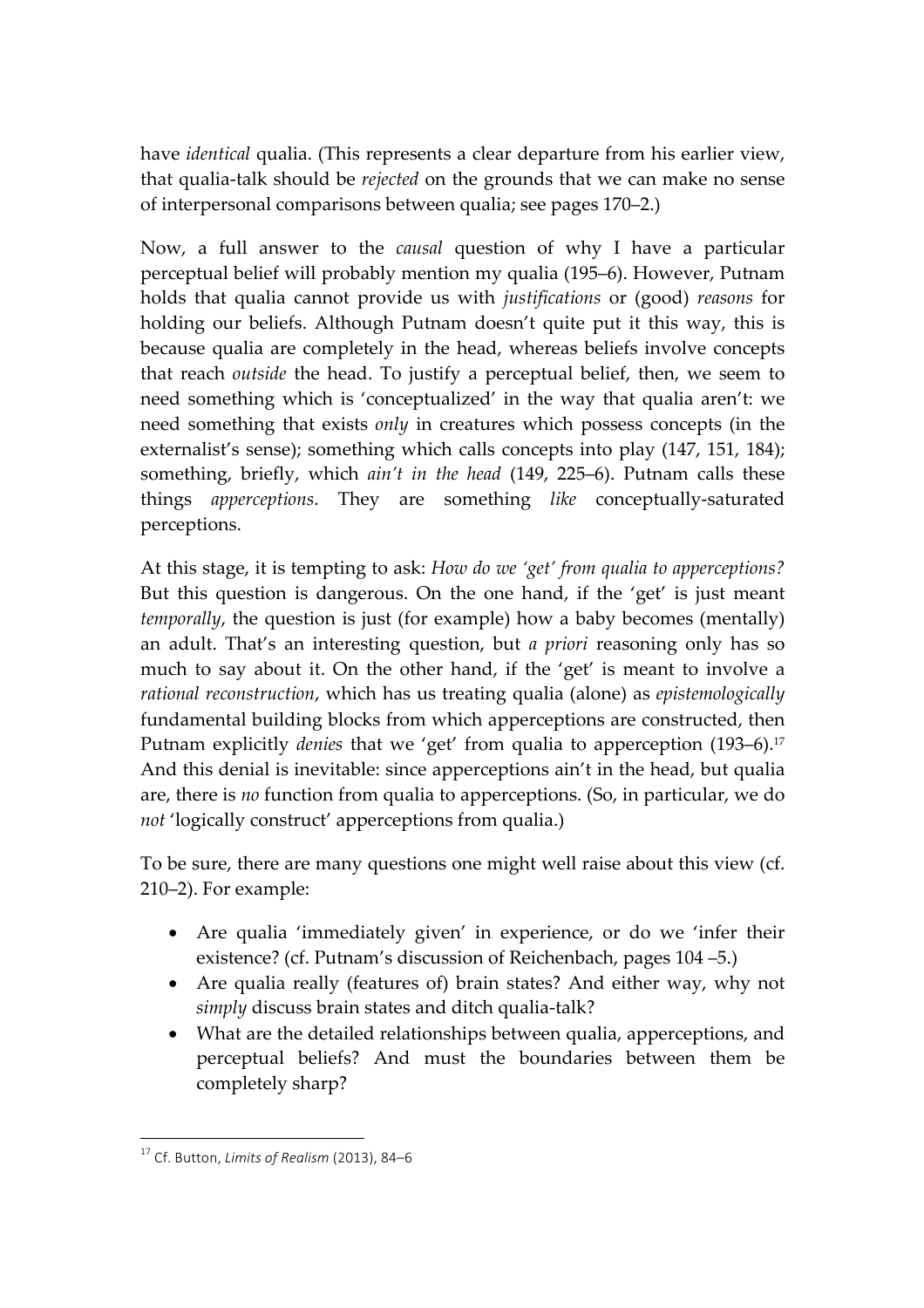Had Putnam lived longer, he would doubtless have continued to explore these and other questions. <sup>18</sup> But the core thought, which I think that Putnam would have wanted to preserve no matter what happened with these questions – indeed, even if he ultimately rejected qualia-talk once again – is this. *Brain states are often caused by things outside the head; but the content of a belief or (ap)perception constitutively depends upon what is outside the head*. Indeed, this core thought is just a sympathetic extension of Putnam's own argument, that externalism is the key to any *real* challenge to Russell's theory of perception (180ff.)

#### **3. The importance of reference**

In the last section, I explained some consequences of Putnam's semantic externalism for his philosophy of mind. I now want to comment on its consequences for his approach to *truth*.

In this volume, Putnam emphasizes that the notion of *truth* depends upon the notion of reference (30–8). He takes this as the lesson from Field's 1972 paper on Tarski, <sup>19</sup> but here is a quick way to make the point. In the standard definition of a truth-predicate for a first-order language, we offer recursion clauses like this:

•  $\lceil \neg p \rceil$  is true iff *p* is not true

However, our *base* clauses look something like this:

• '*F*' refers to all and only the white things.

and *reference* (or other cognate notions, like *extension* or *true-of*) is never *eliminated* from our definition.

Now, from 'The Meaning of "Meaning"' onwards, Putnam has held that reference is crucial to the meaning of a term, and hence to translation.<sup>20</sup> But here, Putnam uses this point to offer a deep challenge to deflationists. Deflationists need to accommodate the fact 'that *translating sentences presupposes knowing what their descriptive constituents refer to*' (38).

 $18$  Indeed, he was working on a book with Hilla Jacobson (and mentions this on page 158); Jacobson intends to finish and publish the book.

<sup>&</sup>lt;sup>19</sup> Field, H. 'Tarski's Theory of Truth', *The Journal of Philosophy* 69:13 (1972), 347–75.<br><sup>20</sup> See also *Realism with a Human Face* (1990), 291–5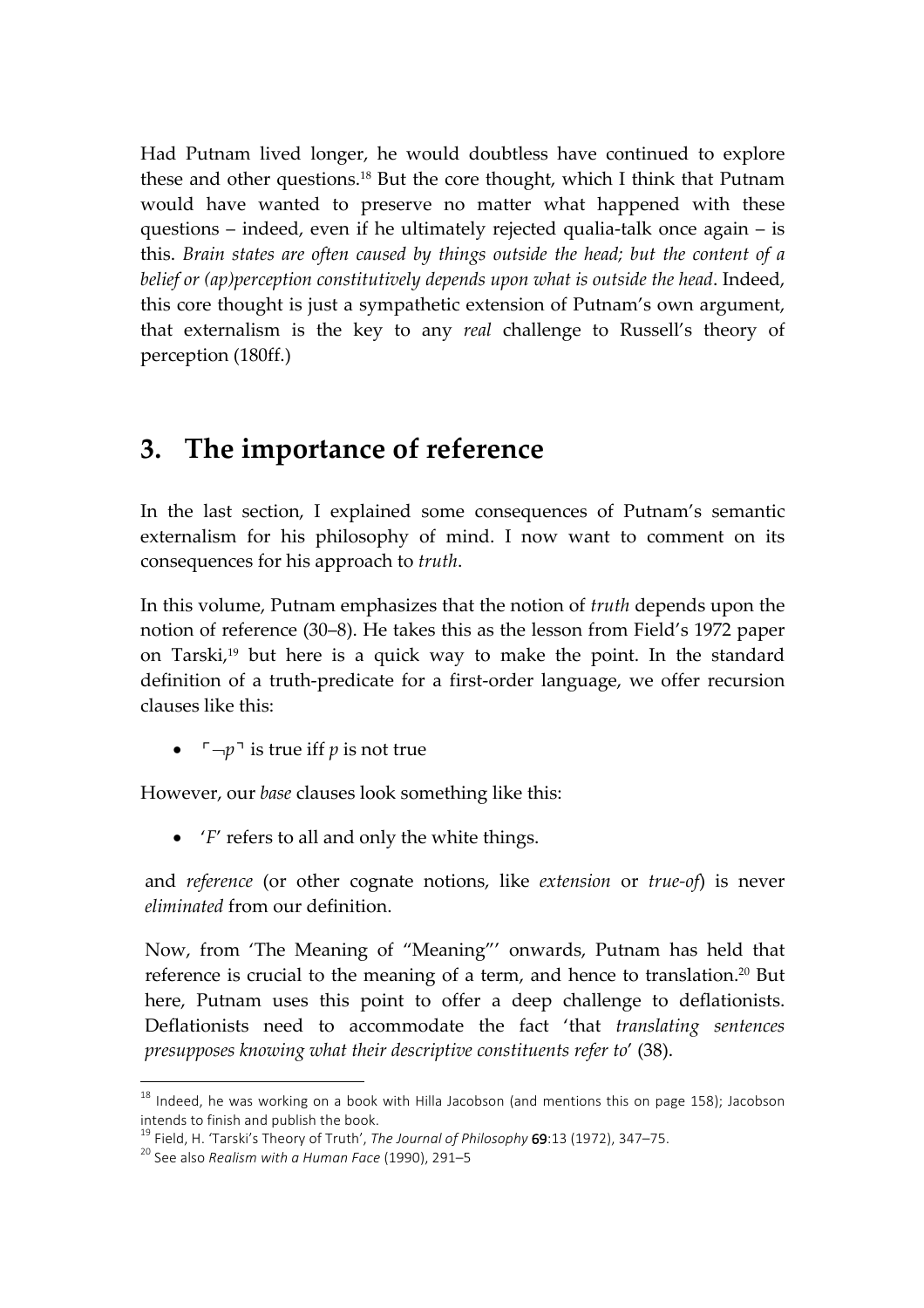This is one of those golden moments I mentioned in the introduction. Many people have criticized deflationists, on the grounds that a theory of meaning *requires* a theory of truth. Putnam's point cuts deeper. Once you accept semantic externalism, the very notion of *meaning* depends upon the notion of *reference*. But this leaves the would-be deflationist having to take the plainly semantic concept of *reference* as a primitive, contrary to their aims to deflate (all) semantic notions.

To avoid taking reference as a primitive, the deflationist might try to argue that reference can be *reduced* to non-semantic notions. However, that would not help them much, for the *reduction* of reference will then provide us with a *reductive* (rather than a *deflationary*) theory of truth. And, in fact, Putnam holds that there cannot be a reduction of reference (or truth) to *non-intensional* notions (23–4, 71–2).

I believe that this attack on deflationism is new to this volume. But it draws on two ideas which Putnam has held for a long time, namely that *reference is central to truth* (a point clear since 'The Meaning of "Meaning"') and that *reference is non-reducible* (a point which Putnam had suggested in several places). 21

*But wait* – you might say – *didn't Putnam at one time think that there were* no *determinate reference facts? Wasn't that the whole* point *of his model-theoretic arguments?* No! The model-theoretic arguments had the structure of a *reductio*: they sought to show that his *opponent* was forced to embrace the *absurd* claim that reference was radically, hopelessly, indeterminate. By contrast, Putnam's *own* position – his internal realism – was deliberately designed to *provide* the *determinacy* of reference. 22

#### **4. Internal realism**

 $\overline{a}$ 

Let's turn, at last, to Putnam's rejection of 'internal realism'. Here are four points which are characteristic of his 'internal realist' writings:

<sup>&</sup>lt;sup>21</sup> Putnam, *Reason, Truth, and History* (1981), 46–8; *Realism with a Human Face* (1990), 37–8, 80–95;

*Renewing Philosophy* (Cambridge, MA: HUP, 1992), 35–59. <br><sup>22</sup> Putnam, 'Realism and Reason', *Proceedings and Addresses of the American Philosophical Association*, 50:6 (1977), 483-98, especially pages 488, 495; Reason, Truth, and History (1981), 53-4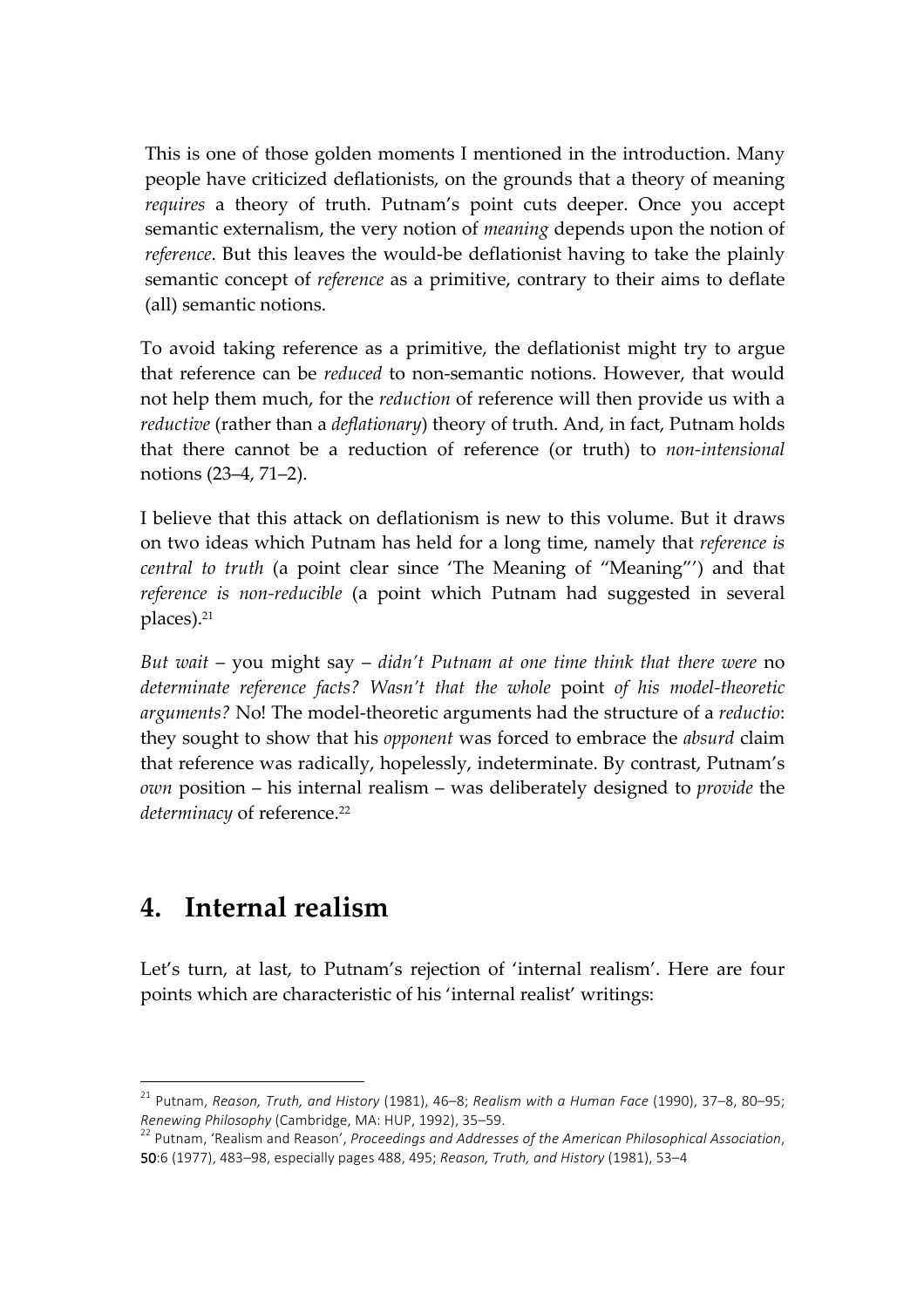- (i) the model-theoretic argument(s) show that something is wrong with a particular philosophical position (held by his opponents).
- (ii) the brain-in-vat argument shows something similar.
- (iii) there is not just 'one single metaphysically privileged use of "thing" (or "object," or "entity")' (76), and this observation yields an effective attack on certain kinds of metaphysical inquiry.
- (iv) truth is an idealization of warranted assertibility.

Putnam explicitly endorses (iii) in this volume. He also discusses (ii) in broadly approving terms (218–21). He scarcely mentions (i) here, and I would his relationship with the model-theoretic argument(s) was somewhat complicated. Nonetheless, in a fairly late paper, he suggested that both (i) and (ii) were effective criticisms of 'Cartesianism-cum-materialism' and, so far as I know, he never retracted this. 23

Indeed, the philosopher after whom the 'hilary'24 is named only *clearly* changed his mind on point (iv). He did so around 1990 and, in this volume, he offers two reasons why. One of them seems rather unfair on his past self; the other is excellent.

I shall start with the unfair argument. It runs as follows:

 $\overline{a}$ 

… let us suppose, as seems reasonable, that whatever makes it rational to believe that *S* [also] makes it rational to believe that *S* would be justified were conditions good enough. If my understanding of the counterfactual '*S* would be justified if conditions were good enough' is exhausted by my capacity to tell to what degree it is justified to assert it, and that is always the same as the degree to which it is justified to assert *S* itself, why did I bother to mention the counterfactual at all?… On the other hand, if I repudiate the justificationist account of our understanding of counterfactuals, the Charybdis of the metaphysical realism I was trying to avoid sweeps me into its whirlpool. (124)

On encountering this argument, we – or an earlier timeslice of Putnam – should immediately ask: *why think that* my *understanding of the counterfactual is especially relevant?* Putnam always insisted that language was social. So surely

<sup>&</sup>lt;sup>23</sup> Putnam, H. 'Das Modelltheoretische Argument und die Suche nach dem Realismus des Common sense', in Willaschek (ed.), Realismus (Paderbon: Ferdinand Schöningh Verlag, 2000), 125–42.<br><sup>24</sup> 'hilary, n. (from *hilary term*) A very brief but significant period in the intellectual career of a

distinguished philosopher. "Oh that's what I thought three or four hilaries ago."' From The *Philosophical Lexicon*, http://www.philosophicallexicon.com/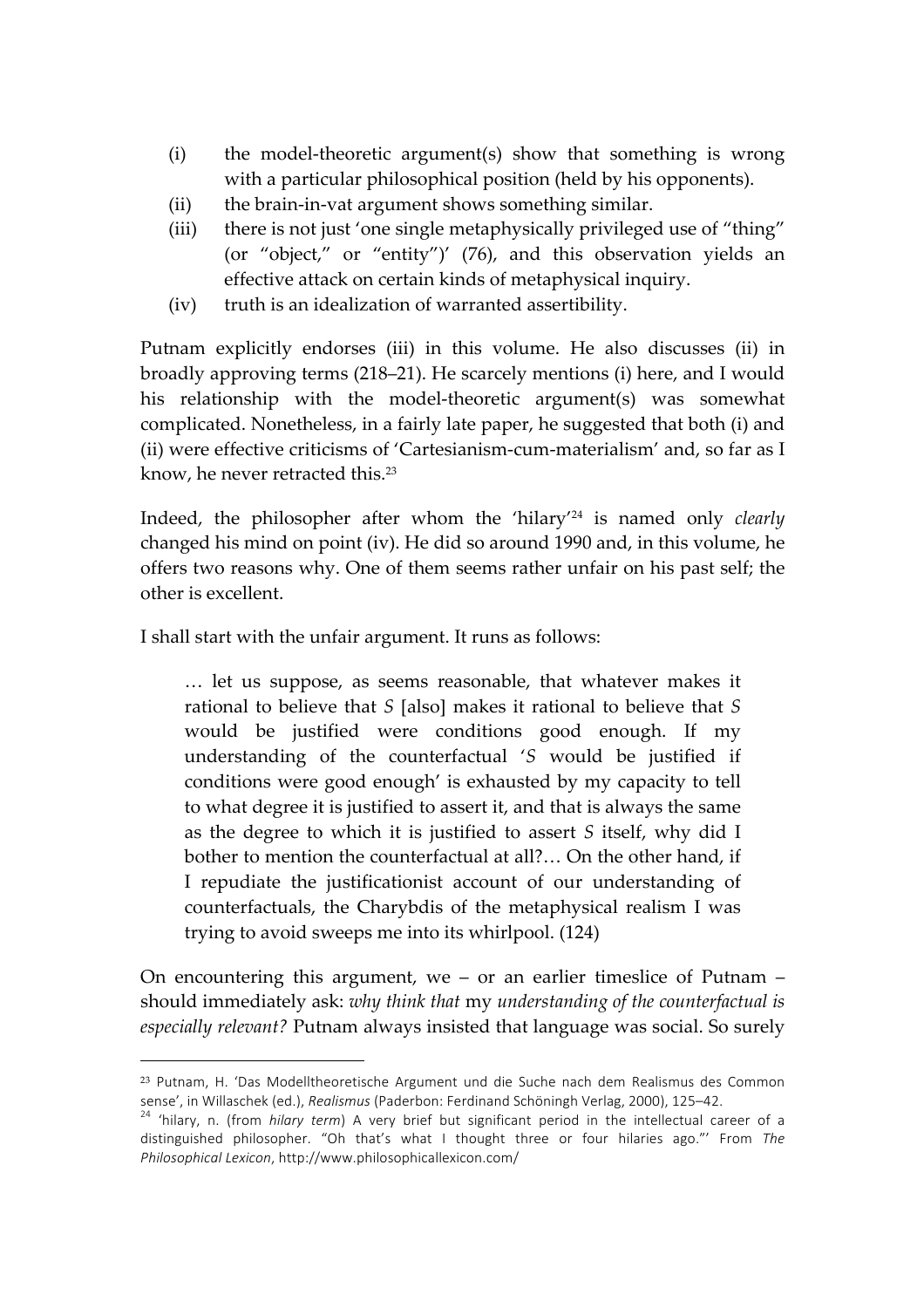what matters for the 'justificationist account' is not *my* understanding, but (at least) our *society's* understanding, of the counterfactual.

In effect, Putnam replies to this question a few pages later, when he claims that 'while language is indeed social, *competence* is individual' (126). But where the *competence* in question concerns linguistic understanding, I think this is wrong; and not *just* wrong, but indeed wrong by Putnam's own lights. According to Putnam: Oscar, Toscar and an utterly isolated brain-in-a-vat differ in their linguistic competence, all having different thoughts (if any) when they entertain 'water is wet'. This illustrates the fact that linguistic competence can be *external*; and to make linguistic competence more explicitly *social*, we can switch from Putnam-style to Burge-style cases. So: Jane's (in)competence with the word 'arthritis', when she worries 'I have arthritis in my thigh', depends in part upon how the word 'arthritis' is used in her community.

Putnam's error here is not merely one to which he should have been alive, given the line he advanced in the 'Meaning of "Meaning"'. In a double-irony, it *repeats* an error he made in that very paper, when he attacked Frege by saying:

… even if meanings are 'Platonic' entities rather than 'mental' entities on the Frege–Carnap view, 'grasping' those entities is presumably a psychological state (in the narrow sense).<sup>25</sup>

Putnam's claim here is roughly as follows: even if we grant that Fregean senses are entities *outside* the head, Fregeans must agree that our 'grasp' of them is compressed, as it were, through what *is* (merely) in the head. But, setting aside whether Fregean senses should really be thought of as *entities*, this is exactly what Fregeans should *reject*. To 'grasp' a Fregean sense should depend, not just upon what an individual does, but also upon the community and environment within which she does it. That would surely be the right moral for Fregeans who read 'The Meaning of "Meaning"'.

But let us return to Putnam's reasons for rejecting point (iv) of his internal realism. His second (better) reason is as follows. Suppose that our 'idealized best theory', whatever it is,

… tells us that the cosmos, or at least the part of space-time that might contain intelligent life, is finite, and that there is no one place

 $25$  'The Meaning of "Meaning"', (1975), 222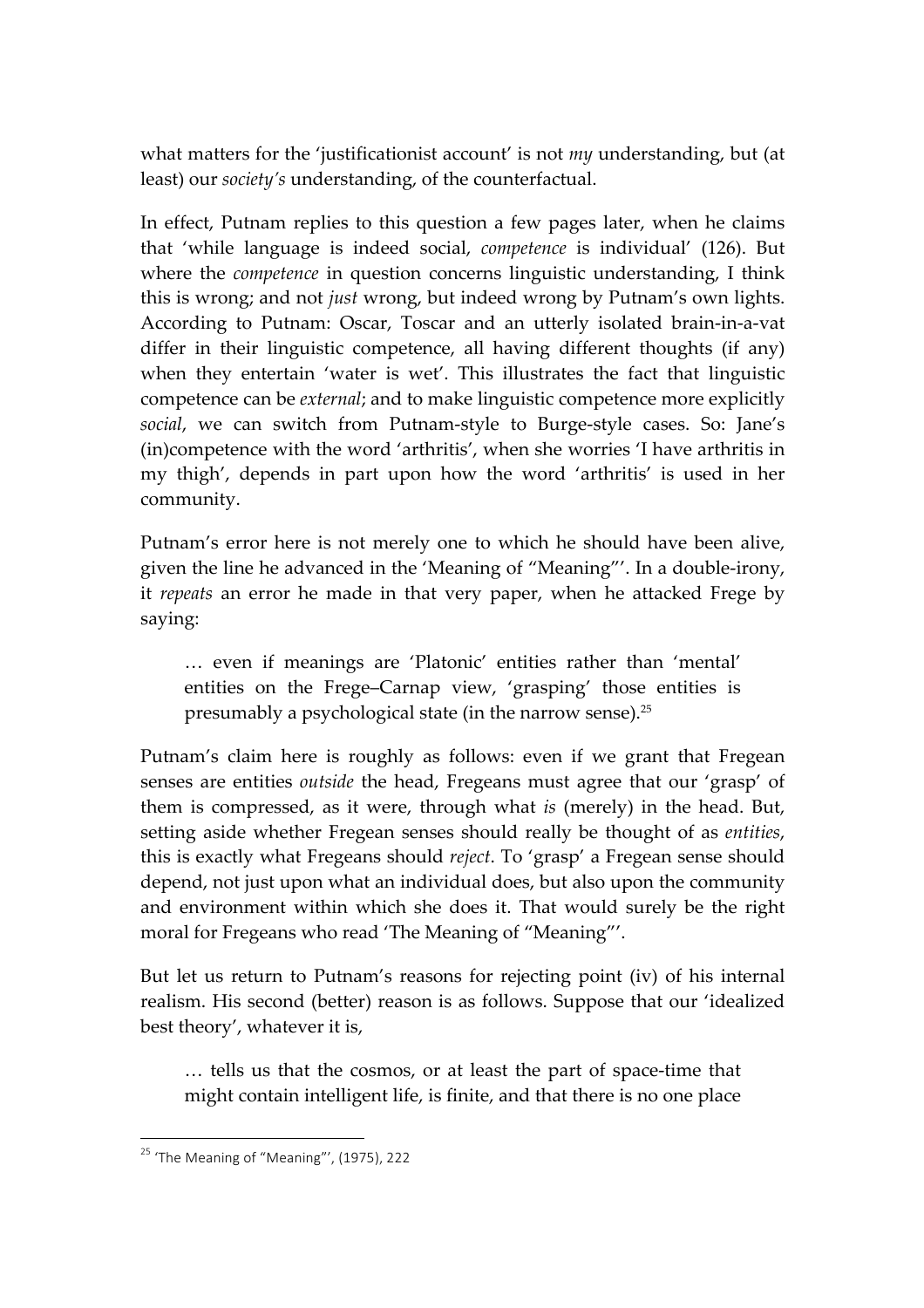within that finite region from which one can survey (or even receive causal signals from) the entire region… (132)

The same theory might also tell us that it is *extremely probable* that there *is* intelligent life elsewhere in the universe. However,

… it is a conceptual truth… that *what is highly probable does not always happen*. Thus it is *internal to physical theory* itself…. That ['there are no intelligent extraterrestrials'] may be true. (133)

So: there may be a truth (e.g that there are no intelligent extraterrestrials) which we could *never* be warranted in asserting, and would in fact have excellent warrant to *reject*. That is why Putnam rejects internal realism, in the sense of rejecting (iv).

It is fitting that Putnam's (good) reason for abandoning internal realism is *internal* to our own theorizing. The whole point of *internal* realism was to allow Putnam to say, '*within* a theory', essentially what his opponents wanted to present in a metaphysically loaded way.26 In this sense, the (good) reason for abandoning (iv) does not tell against the original *ambition* of internal realism. Quite the contrary: reflection on intelligent extraterrestrials should lead those *with* that ambition kind of ambition to abandon (iv). (Indeed, in the same way that considerations about actual or reconstructed scientific practice should lead us towards semantic externalism – see point  $(3)$  of  $§1 - so$ considerations about actual scientific practice should lead us to reject (iv).)

### **5. A liveable philosophy**

But Putnam goes further. He tells us that it is not enough to try to say realistsounding things '*within* a theory'. Rather:

*… to preserve our commonsense realist convictions it is not enough to preserve some set of "realist" sentences; the interpretation you give those sentences, or, more broadly, your account of what understanding them consists in, is also important!* (112, his emphasis)

He explains this point as follows:

 $2^6$  'Realism and Reason' (1977), 484.